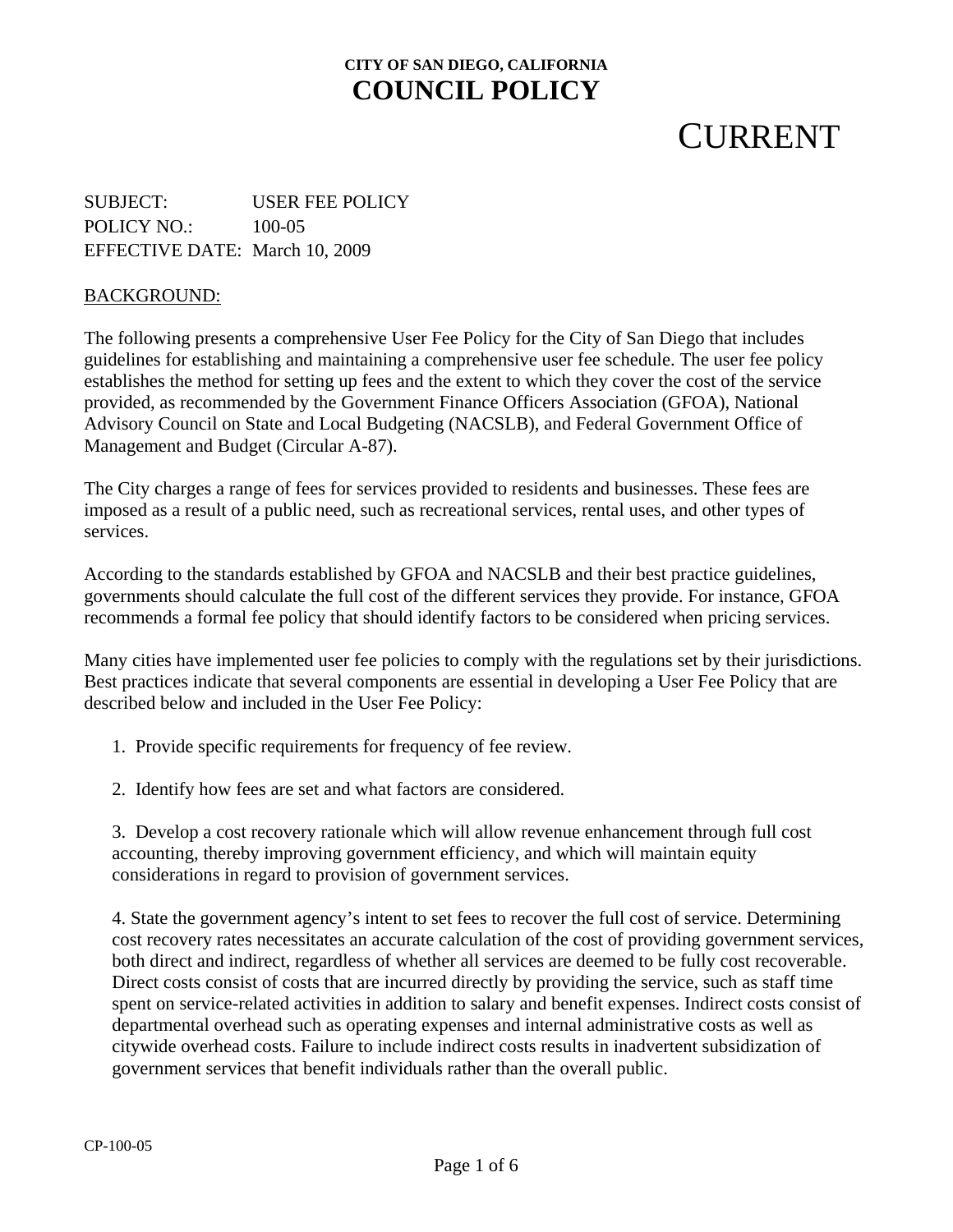# **CURRENT**

5. Provide rationale in cases where a government agency sets a fee lower than the full cost of a service. The concept behind a user fee is that the fee charged for a service should equal the cost of providing that service. Examples of programs and services with low to moderate cost recovery levels include recreational activities for youth and seniors, other community services, and library fees.

6. Set a frequency for undertaking cost of service studies. In-depth user fee studies should be undertaken every two to five years, with annual adjustments based on certain economic inflators or changes in budget allocations. While some cities determine annual fee changes by evaluating the impact of inflation, others also evaluate the impact of changes in budget allocations for each department to determine whether the cost of providing specific services has changed. In addition, while an annual review is necessary to determine whether fees should be updated according to the policy, a comprehensive annual user fee study may not be cost-effective because of its labor and time-intensive nature, particularly due to the large number of fees that must be reviewed. Therefore, a schedule of increases based on Consumer Price Index (CPI) or other annually adjusted inflator should be included in the policy.

7. Allow stakeholder input and make the policy available to the public. GFOA recommends that stakeholders be given an opportunity to provide input during the User Fee Policy formulation process. This User Fee Policy includes: a) provisions for allowing the public to be part of the discussion of the proposed fees; and b) the requirement to make a schedule of all fees available and ensure its easy access for the public.

#### PURPOSE:

Identify the full cost of services for activities that charge user fees in order to develop target cost recovery rates.

Bring existing fee levels in-line with service costs to ensure that all reasonable costs incurred in providing these services are being recovered.

### POLICY:

## Definitions:

"User Fee" is a fee charged by a government agency to recipients of its services. User fees generally apply to activities that provide special benefits to members of the public, and the amount of the fee is usually related to the cost of the service provided. Examples of user fees are pool fees, park room rental fees, fire inspection fees, and others.

"Cost Recovery" is recouping a portion of or all costs associated with a particular service provided by the government agency to the public. The user fees determine the percentage of a service that is recovered. Cost recovery has two important rationales: (a) revenue enhancement through full cost accounting, thereby improving government efficiency; and (b) maintaining equity considerations in regard to the provision of public services.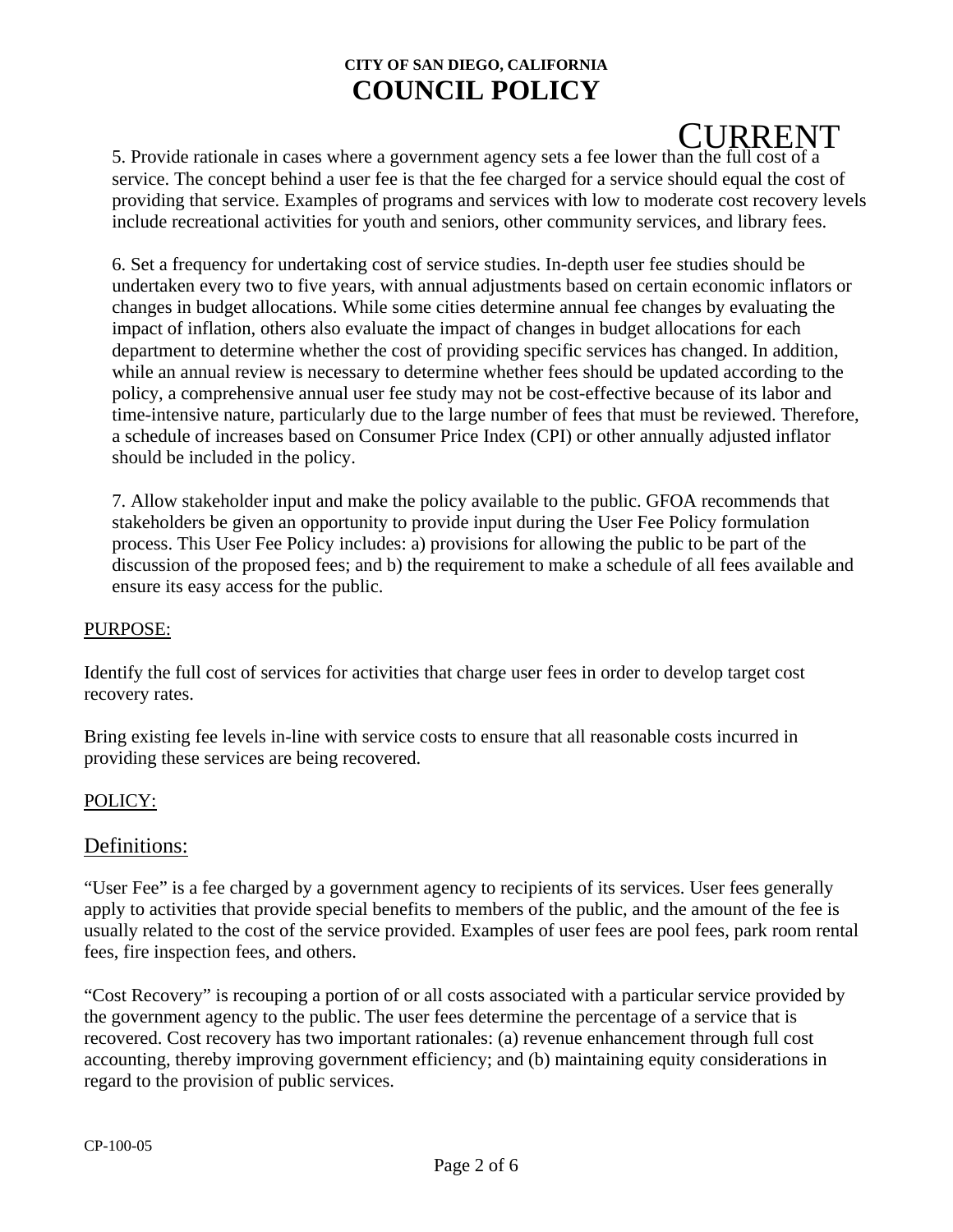# **CURRENT**

"Direct Costs" are the costs incurred directly by providing a specified service. These costs are associated with staff time spent performing service related duties and include employee salary and benefits. In general, direct costs are any costs that can be traced directly to the production of a given service or product.

"Indirect Costs" are the costs not directly accountable or associated with the production of a service, such as a fixed cost. Indirect costs include departmental overhead (operating expenses and internal administrative costs), as well as citywide overhead, including all those costs that support City programs and services.

## Annual Review Process:

Regular annual changes to user fees in the General Fund shall be first reviewed by the Budget and Finance Committee and proposed to the City Council during the annual budget process. All approved changes shall be published in the City's user fee rate book and on the City's website, both of which shall be maintained by the Office of the City Clerk.

Changes to user fees in enterprise fund departments (Water, Wastewater, Airports, Golf Course, Recycling, and Refuse Disposal funds) shall be proposed to the City Council as recommended by each responsible enterprise fund department.

### Requirements:

### A. Levels of Cost Recovery

### Category I – Full Recovery (100 Percent)

User fees that are determined to have a 100 percent cost recovery goal shall be updated annually based on the costs incurred for providing services using actual data from the prior fiscal year. All user fees are assumed to be at 100 percent cost recovery unless they meet the criteria for Categories II and III.

#### Category II – Partial Recovery (Below 100 Percent)

User fees that are below the 100 percent cost recovery goal shall be adjusted annually by a standardized escalator based on the most recent Consumer Price Index. Alternatively, these fees may be changed at any point in time upon recommendation by the responsible department, approval by the Chief Operating Officer and final approval by the City Council.

Fees are generally less than 100 percent cost recovery in cases where: (a) the collection of fees is not cost-effective; (b) the collection of fees would not comply with regulatory requirements; (c) the purpose of the fee is not to generate revenue but rather provide benefits to the recipients (e.g. recreational activities).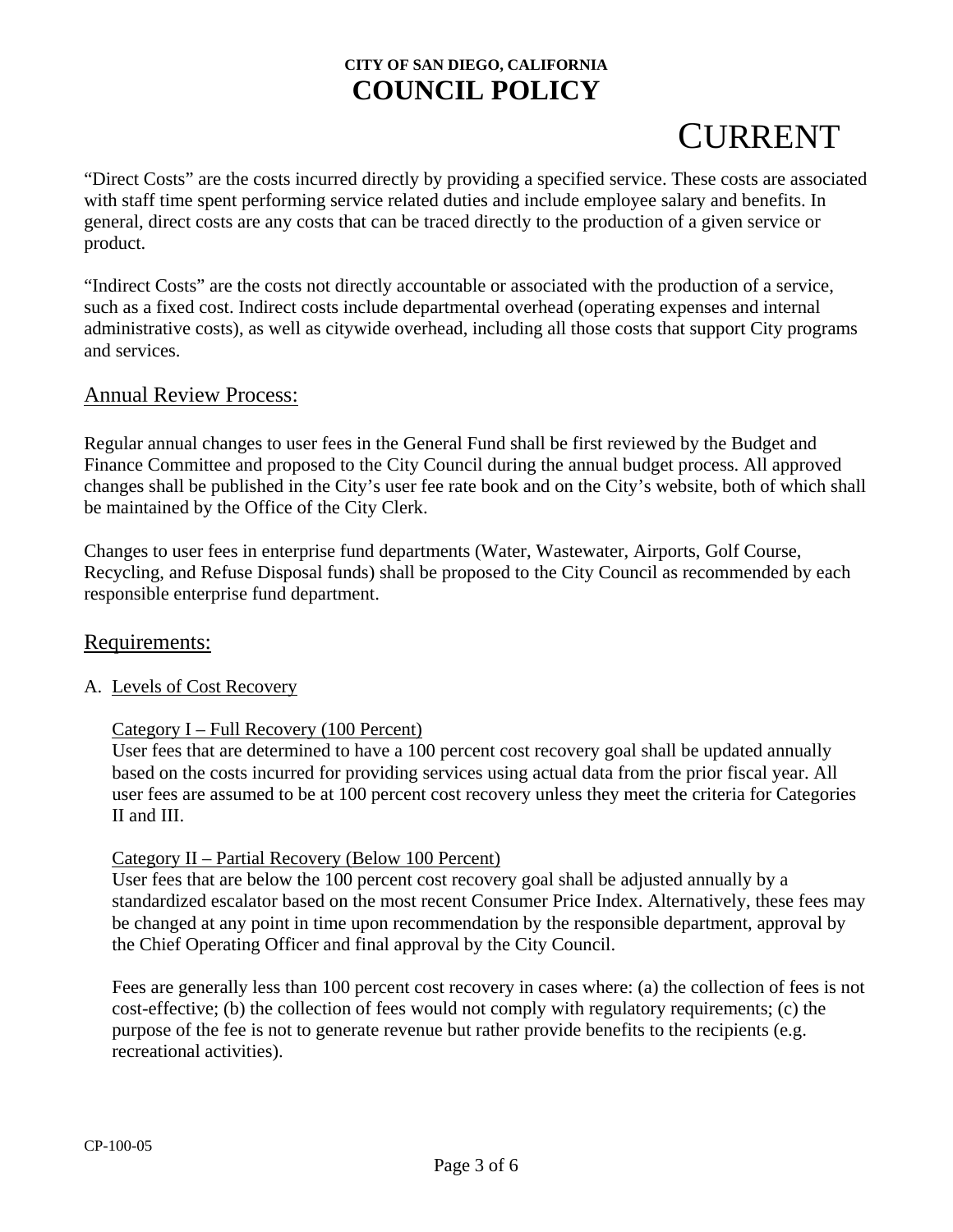# **CURRENT**

Category III – Fees (Fines and Penalties)

User fees that fall into this category are in most cases penalties, fines or deterrents to the public (library fines, penalties for uncollected money or public safety response for disturbances). User fees in Category III shall be reviewed annually relative to the reasonableness of the fee and the fiscal effect as it relates to deterrence.

In summary, the following economic and policy considerations shall be considered when setting cost recovery levels as follows:

- Public use of government services shall be considered (potential to use fees as a means of encouraging or discouraging activities, for instance, library book fines).
- Constitutional or other types of limitations on charging more or less than the actual cost of providing the service.
- Subsidization (not full cost recovery) of activities for groups who cannot afford access to services if fees are set at full cost recovery (e.g. pool fees). In these cases, the City shall subsidize a portion of the cost of the service.
- The fee amount and its affect on the demand of the service shall be considered. Increasing a fee amount might not always raise revenues, but instead may have the opposite impact. A fee set above what the public is generally willing to pay will lessen the demand for the service, and, as a result, a sensitivity analysis of consumer demand shall be considered when setting fees.
- The nature of the facilities or services shall be considered when setting fees (e.g. fees for facilities may warrant full cost recovery while fees for youth recreation programs may warrant less than full cost recovery).
- The nature and extent of the benefit to the fee-payers. The recipients that benefit from the service provided shall be identified. The fee review shall consider whether the service is beneficial to the public as a whole or the individual fee-payer.
- Fee amounts shall be proportional to the costs associated with providing the service or program. The full cost should consist of both direct and indirect costs and should be included within the fee amount. Indirect costs shall be captured through overhead rates for each department.

### B. Cost Recovery Calculation

City departments with user fees shall determine cost recovery rates based on direct and indirect costs for all fees in order to accurately calculate the cost of providing services regardless of whether all services are deemed to be fully cost recoverable. Indirect costs shall include allocated central support services costs (IT, risk management, fleet assignment and usage fees, etc.).

Fees shall be annually adjusted to maintain the cost recovery level. Departments with user fees shall be responsible for developing cost recovery rates for their respective user fees in accordance with the cost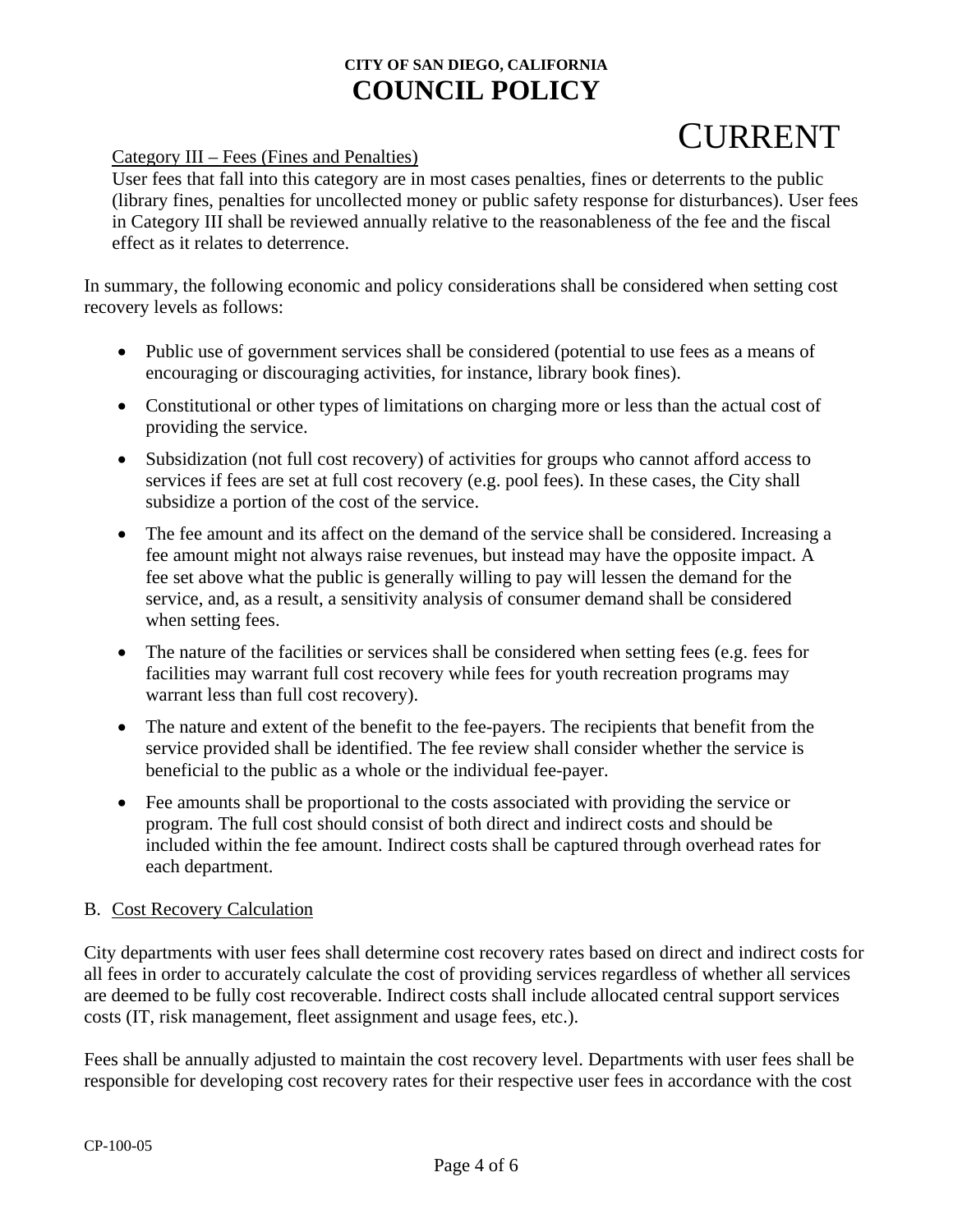# CURRENT

recovery levels described in this policy. User fees that do not meet the criteria for Categories II and III shall be developed to achieve full cost recovery (Category I). Where appropriate, departments may initiate a multi-phase approach to achieve a targeted cost recovery rate.

Different methods of adjustment are acceptable such as using a Consumer Price Index (CPI), State and Local Implicit Price Deflator, Municipal Cost Index, or other inflators. It is recommended that, if applicable, a CPI inflator be used for setting or revising the City's user fees.

#### C. Frequency of User Fees Cost Studies

User fees shall be updated annually as a part of the budget process based on CPI inflation estimates or other annually adjusted inflators until the next comprehensive user fee study is undertaken.

A comprehensive user fee study and a review of this proposed User Fee Policy shall be conducted every three years. The user fee study should include the extent and scope of study as well as the level of participation of responsible departments. Any major changes to fees shall be implemented prior to the adoption of the annual budget for the following fiscal year.

The following factors shall be taken into account during a comprehensive user fee study:

- Whether service costs are covered by revenues received.
- Whether fees cover costs and generate excess revenue that supplement other services.
- A comparison of fee levels for similar services provided in other jurisdictions.
- An analysis of all relevant costs involved including direct and indirect costs.

Any proposals for new or revised fees shall be first approved by the Chief Operating Officer. The fee proposals then shall be reviewed by the Budget and Finance Committee with subsequent approval by the City Council. Any such proposals shall include the purpose of the fee (if new); justification for implementation or revision; the fee amount and annual revenue; annual cost; the methodology and level of cost recovery; the nature and extent of the benefit to the fee-payers; and other relevant information.

The City's Administrative Regulations related to user fee charges shall be revised by including all the requirements of this User Fee Policy and shall include procedures for implementing new fees or revising existing fees.

#### D. Public Input and Availability of Fee Information

When fees are revised, data indicating the proposed fee, the estimated cost required for providing the service, and the estimated amount of revenue shall be available to the public prior to the City Council meetings through the docketing of the report for the Council agenda. The City Clerk shall post an updated schedule of all fees on the City's internet site on July 1<sup>st</sup> of each year. The City Clerk shall also make available to the public a fee rate book that shall be located in the Office of the City Clerk.